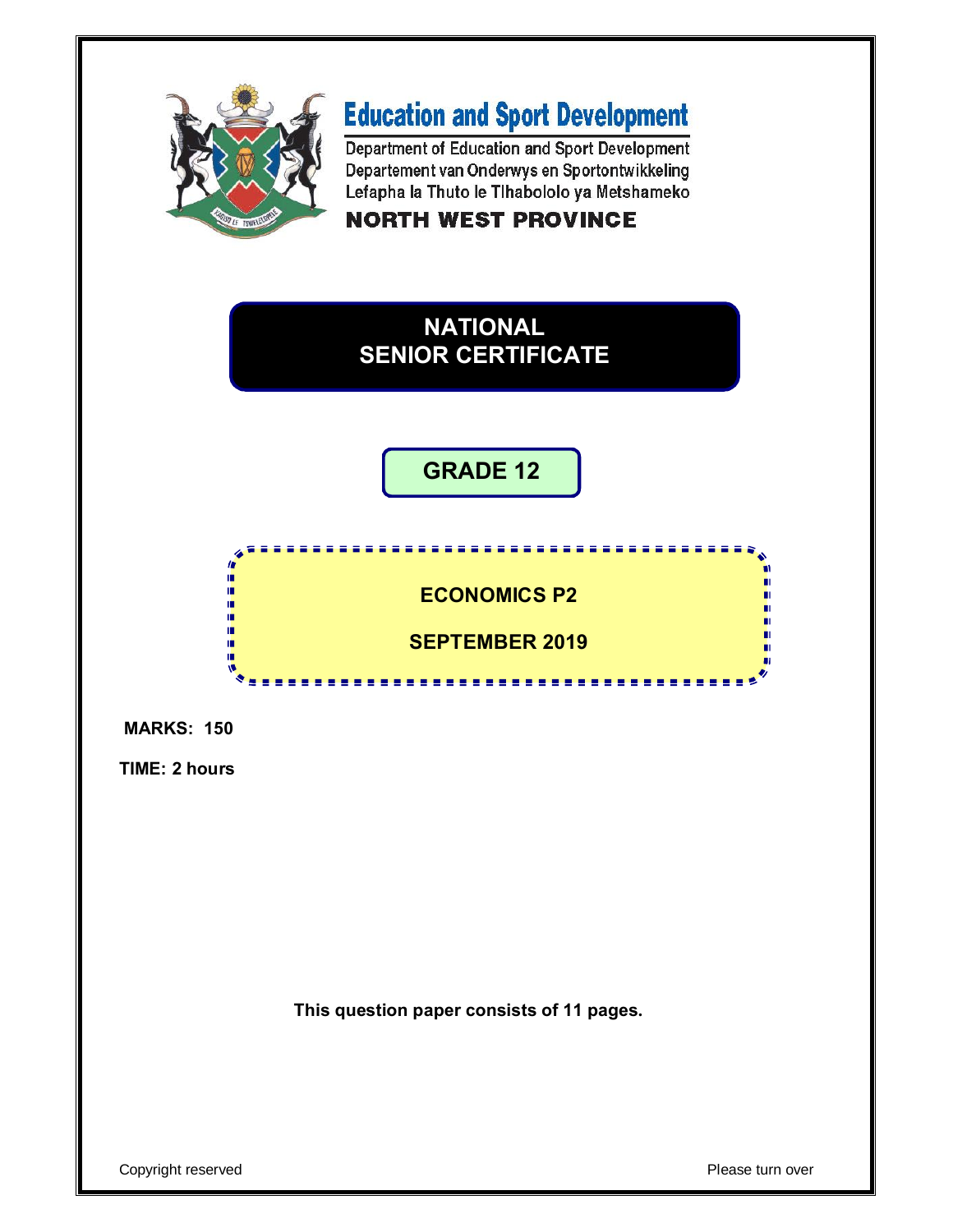#### **INSTRUCTIONS AND INFORMATION**

1. Answer FOUR questions as follows in the ANSWER BOOK:

SECTION A: COMPULSORY SECTION B: Answer TWO of the three questions. SECTION C: Answer ONE of the two questions.

- 2. Answer only the required number of questions. Answers in excess of the required number will NOT be marked.
- 3. Number the answers correctly according to the numbering system used in this question paper.
- 4. Write the question number above each answer
- 5. Read the questions carefully.
- 6. Start each question on a NEW page.
- 7. Leave 2.3 lines between subsections of questions.
- 8. Answer the questions in full sentences and ensure that the format, content and context of your responses comply with the cognitive requirements of the questions.
- 9. Use only black or blue ink.
- 10. You may use a non-programmable pocket calculators.
- 11. Write neatly and legibly.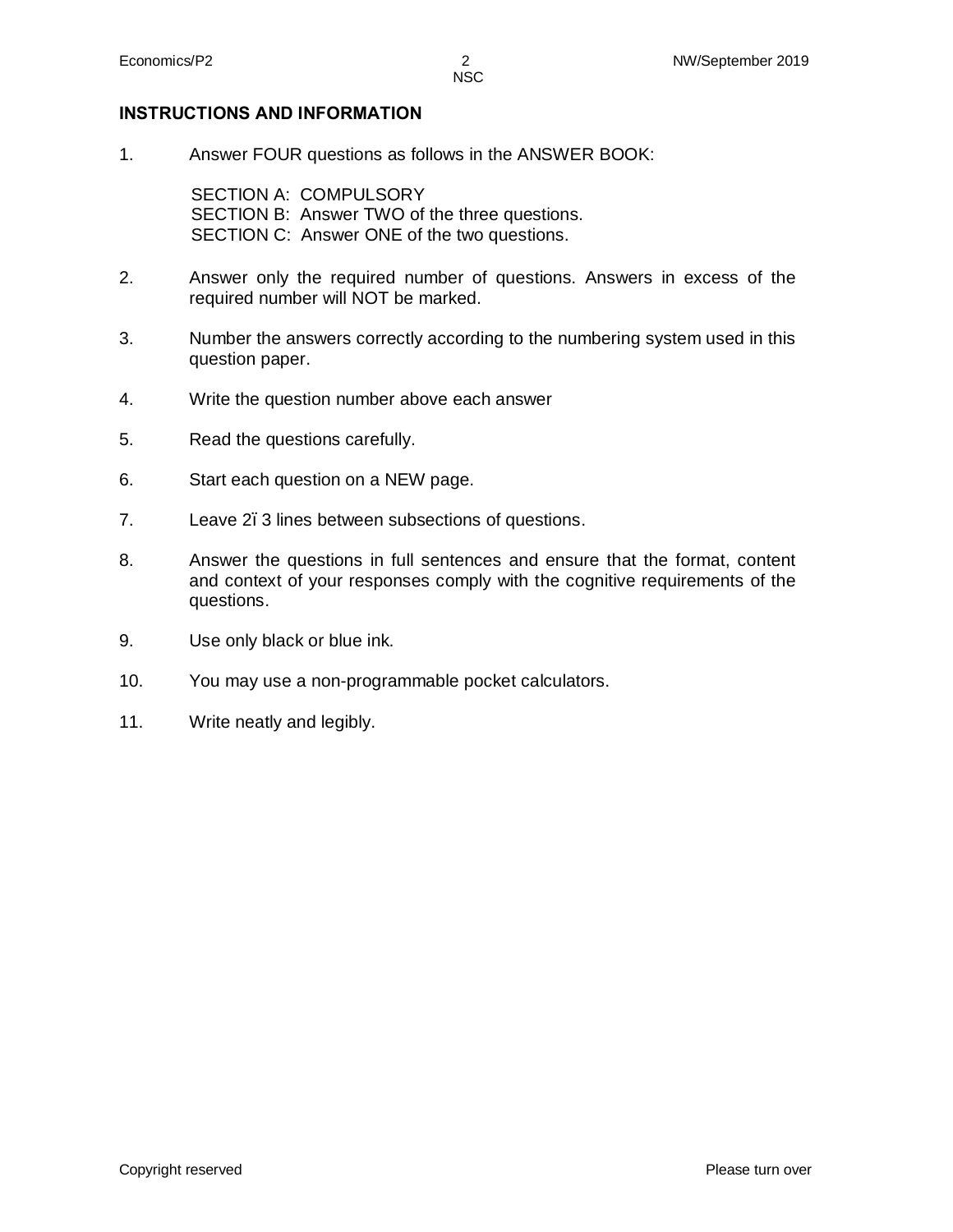NSC

#### **SECTION A (COMPULSORY)**

#### **QUESTION 1 30 MARKS – 20 MINUTES**

- 1.1 Various options are provided as possible answers to the following questions. Choose the correct answer and write only the letter  $(A, D)$  next to the question numbers (1.1.1 to 1.1.8) in the ANSWER BOOK e.g. 1.1.9 E.
	- 1.1.1 A perfectly competitive business is making a loss in the short term if the price is  $\tilde{\mathrm{o}}$  cost
		- A equal to the average
		- B less than the average
		- $\mathbf{C}$ more than the average
		- D. more than the average variable
	- 1.1.2 The nature of the product of a monopolistic competitor is  $\ddot{\text{o}}$ 
		- A without substitutes.
		- B homogeneous.
		- C unique.
		- D. differentiated.
	- 1.1.3 A cost-benefit analysis is a method to assess  $\ddot{\text{o}}$ 
		- A externalities.
		- B market failure.
		- $\mathcal{C}$ public sector projects.
		- D private sector projects.
	- 1.1.4 During periods of inflation people income tends to  $\ddot{\text{o}}$ 
		- A decrease.
		- B increase.
		- $\mathsf{C}$ remain constant.
		- D multiply.
	- 1.1.5 The main driving force behind tourism development is  $\ddot{\text{o}}$ 
		- A redistribution of income.
		- B economic growth.
		- C affirmative action.
		- D personal development.
	- 1.1.6 Countries seek to achieve a sustainable tourism industry by  $\delta$ 
		- A allowing tourists to earn an income during their visit.
		- B employing only certain skills in the tourism industry.
		- $\mathcal{C}$ creating an awareness of the benefits of the various holiday destinations.
		- D limiting the benefits to indigenous groups.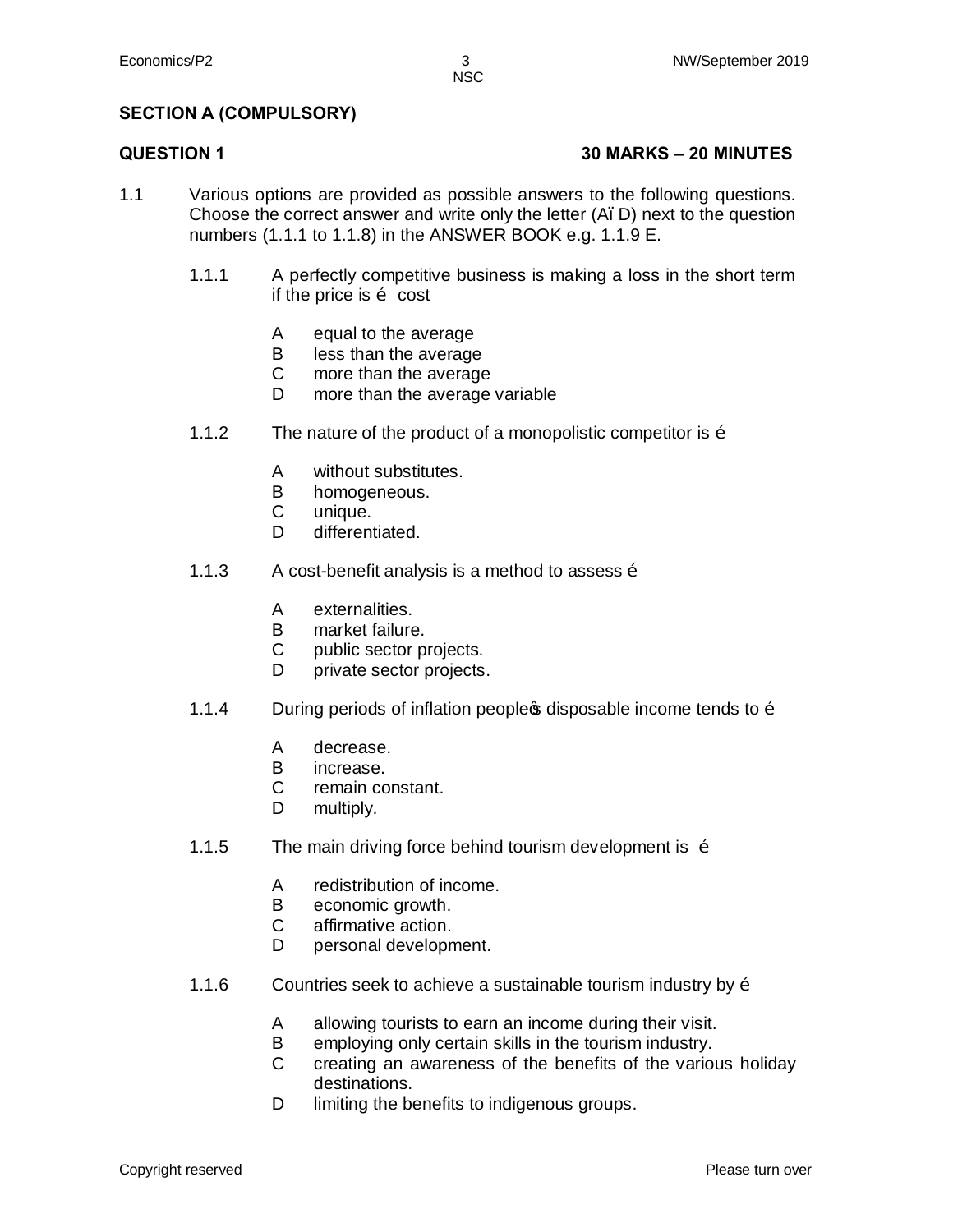- 1.1.7 An example of air pollution is ...
	- A tobacco smoke.
	- B sewage dumping.
	- C solid waste.
	- D industrial waste.
- 1.1.8 Resources that may become depleted if they are not well managed, are known as  $\ddot{\text{o}}$ 
	- A renewable
	- B infinite
	- C natural
	- D. non-renewable  $(8 \times 2)$  (16)

1.2 Choose a description from COLUMN B that matches the item in COLUMN A. Write only the letter (A. I) next to the question number (1.2.1 to 1.2.8) in the ANSWER BOOK.

| <b>COLUMN A</b> |                        |             | <b>COLUMN B</b>                                                                                |  |  |
|-----------------|------------------------|-------------|------------------------------------------------------------------------------------------------|--|--|
| 1.2.1           | Industry               | A           | benefits that a third party enjoys resulting<br>from a transaction in which they are not       |  |  |
| 1.2.2           | Marginal utility       |             | involved                                                                                       |  |  |
| 1.2.3           | Positive externalities | B           | any visitor travelling from another country<br>for more than one night but fewer than          |  |  |
| 1.2.4           | Stagflation            |             | twelve months                                                                                  |  |  |
| 1.2.5           | Terms of trade         | $\mathsf C$ | the number of organisms found within a<br>specific geographic region                           |  |  |
| 1.2.6           | Foreign tourist        | D           | a visitor who visits a country and stays                                                       |  |  |
| 1.2.7           | <b>Biodiversity</b>    |             | within the borders of the country                                                              |  |  |
| 1.2.8           | <b>Pollutants</b>      | E           | additional benefits that a consumer gets<br>from consuming one more unit of good or<br>service |  |  |
|                 |                        | F           | substances introduced into the<br>environment that have undesired effects                      |  |  |
|                 |                        | G           | ratio between the prices of exports of a<br>country and the prices of its imports              |  |  |
|                 |                        | Н           | low growth, high unemployment and high<br>inflation rates occur simultaneously                 |  |  |
|                 |                        | I           | all businesses that supply the same<br>product in the market                                   |  |  |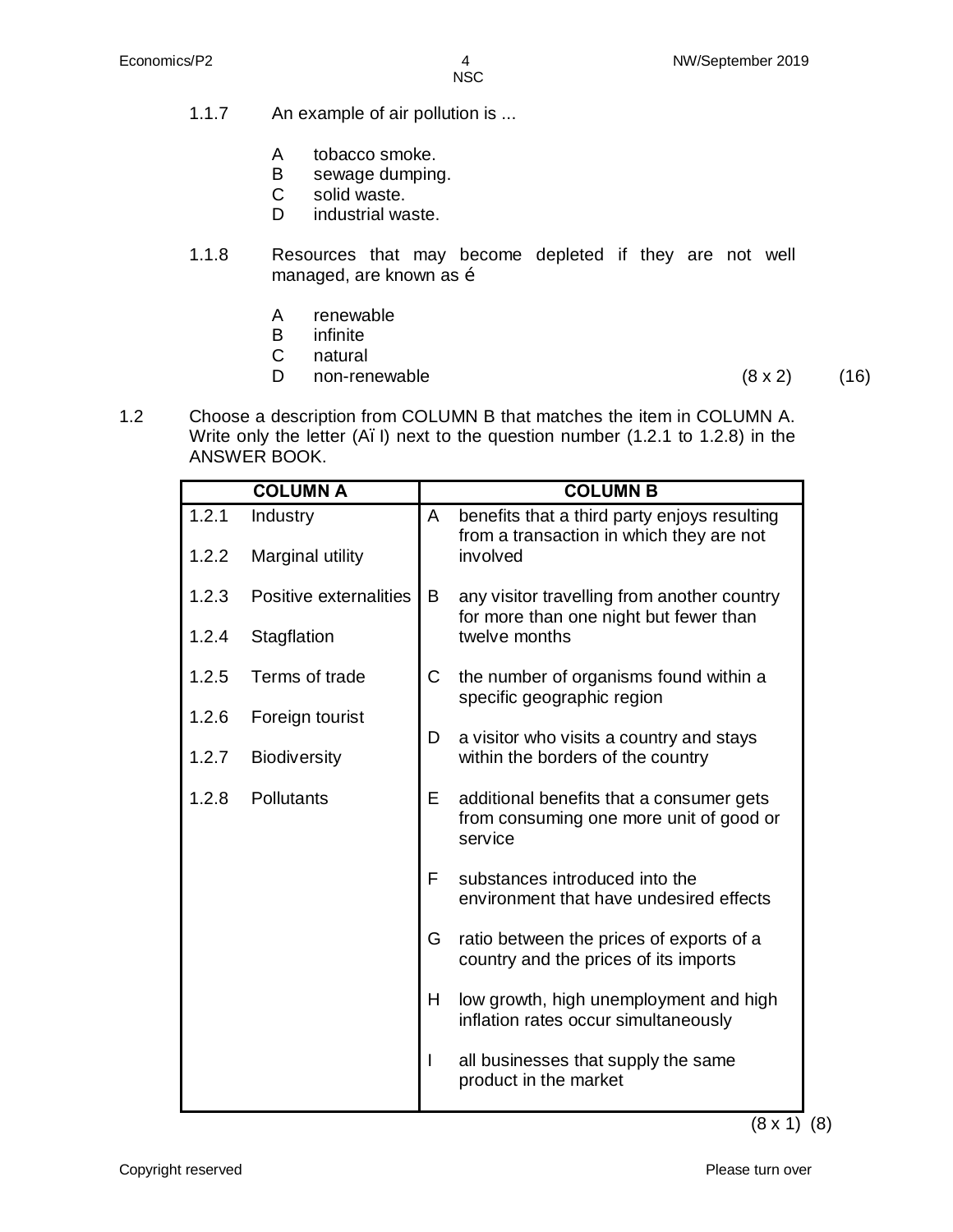- 1.3 Give ONE term for each of the following descriptions. Write only the term next to the question number (1.3.1 – 1.3.6) in the ANSWER BOOK. Abbreviations, acronyms and examples will NOT be accepted.
	- 1.3.1 Period of production where only the variable factors of production can change, while at least one factor is fixed
	- 1.3.2 An exclusive right officially granted by a government to an inventor to make and sell his/her invention
	- 1.3.3 Goods having negative externalities, such as alcohol and tobacco
	- 1.3.4 When a country experiences extravagant and unrestrained general price increase in excess of 50% per annum
	- 1.3.5 The type of tourism focusing on museums, art galleries, archaeological sites, churches, mosques, folklore and dancing
	- 1.3.6 The government gives each business a license to pollute to a certain degree  $(6 \times 1)$  (6)

#### **TOTAL SECTION A: 30**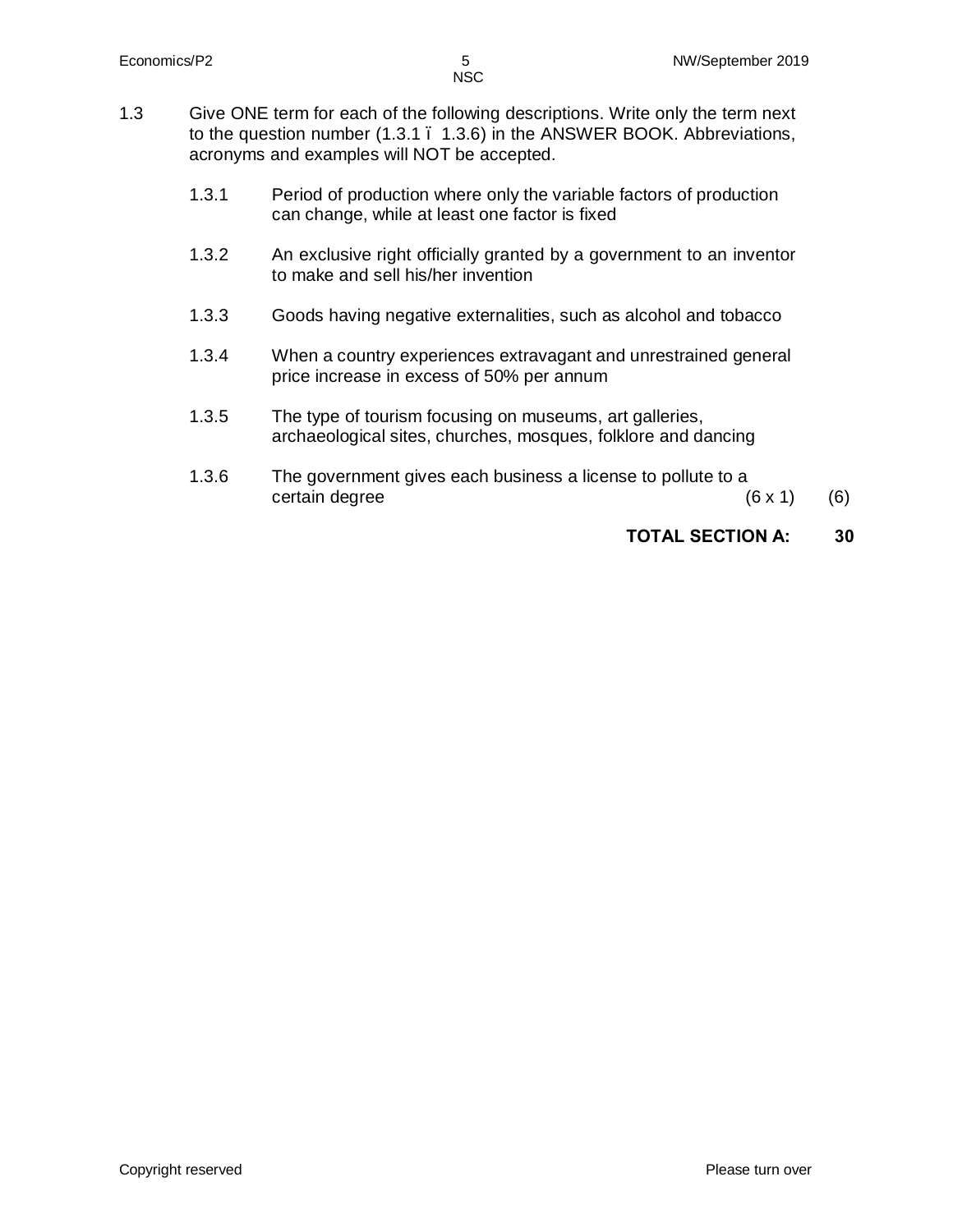NSC

#### **SECTION B**

Answer any TWO of the three questions in this section in the ANSWER BOOK.

#### **QUESTION 2: MICROECONOMICS 40 MARKS – 30 MINUTES**

- 2.1 Answer the following questions:
	- 2.1.1 Name any TWO examples of fixed costs**.** (2 x 1) (2)
	- 2.1.2 How will an inelastic demand curve of a monopoly affect the price and quantity?  $(1 \times 2)$  (2)
- 2.2 Study the graph below and answer the questions that follow.

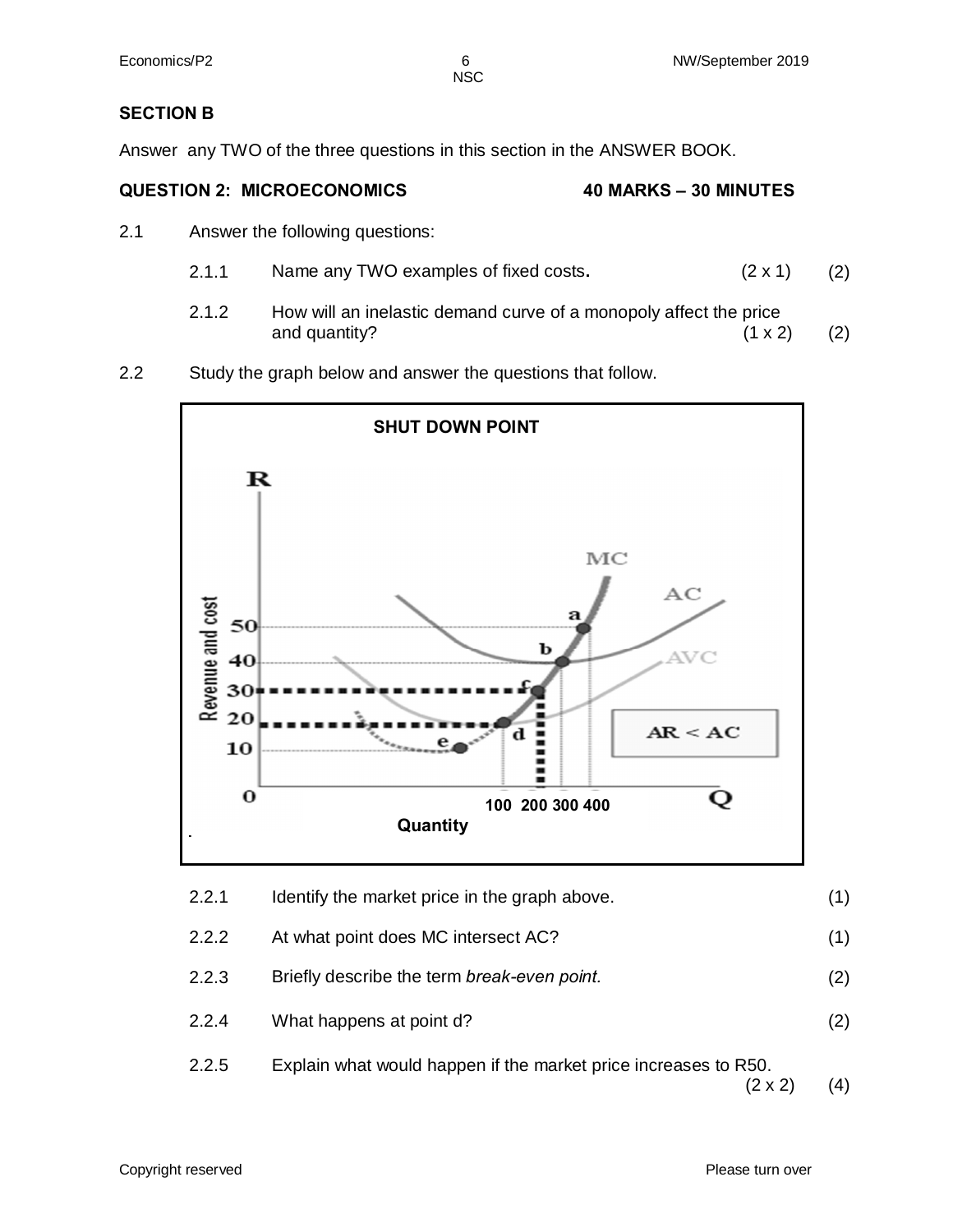2.3 Study the extract below and answer the questions that follow.

#### **MINIMUM WAGE INCREASE**

The legislation stipulates a minimum national rate of R20 per hour, or R3 500 per month, depending on the number of hours worked. The R20 an hour rate will be phased in slowly in the agriculture and domestic work sectors with workers earning R18 and R15 respectively.

*[Source https:mywage.co.za]*

| 2.5 |       | How can the anti-competitive policy benefit entrepreneurial activities? |                | (8)<br>[40] |
|-----|-------|-------------------------------------------------------------------------|----------------|-------------|
| 2.4 |       | Distinguish between natural and artificial monopolies.                  | $(2 \times 4)$ | (8)         |
|     | 2.3.5 | How successful has the government been in redistributing<br>wealth?     | $(2 \times 2)$ | (4)         |
|     | 2.3.4 | How would workers benefit from minimum wages?                           |                | (2)         |
|     | 2.3.3 | Briefly describe the term <i>minimum</i> wage.                          |                | (2)         |
|     | 2.3.2 | When did the national minimum wage come into effect?                    |                | (1)         |
|     | 2.3.1 | Which Department is implementing minimum wage?                          |                | (1)         |

#### **QUESTION 3: CONTEMPORARY ECOMOMIC ISSUES 40 MARKS – 30 MINUTES**

- 3.1 Answer the following questions:
	- 3.1.1 Name any TWO ways to preserve the environment.  $(2 \times 1)$  (2)
	- 3.1.2 How does the depreciation of the rand affect tourists from England visiting South Africa? (1 x 2) (2)
- 3.2 Study the extract below and answer the questions that follow.

### **NORTH WEST TRAINING MORE YOUTH IN TOURIST GUIDING**

The North West Department of Tourism has provided tour guide training to over 100 students in the province in the month of June 2018. This is part of an initiative by the department to enhance tourist management by recruiting young people annually and equipping them with the necessary skills to flourish in the sector.

[Source The Mail, July 2018]

3.2.1 Which World Heritage Site can be found in the North West province? (1)

3.2.2 In what sector does tourism operate? (1)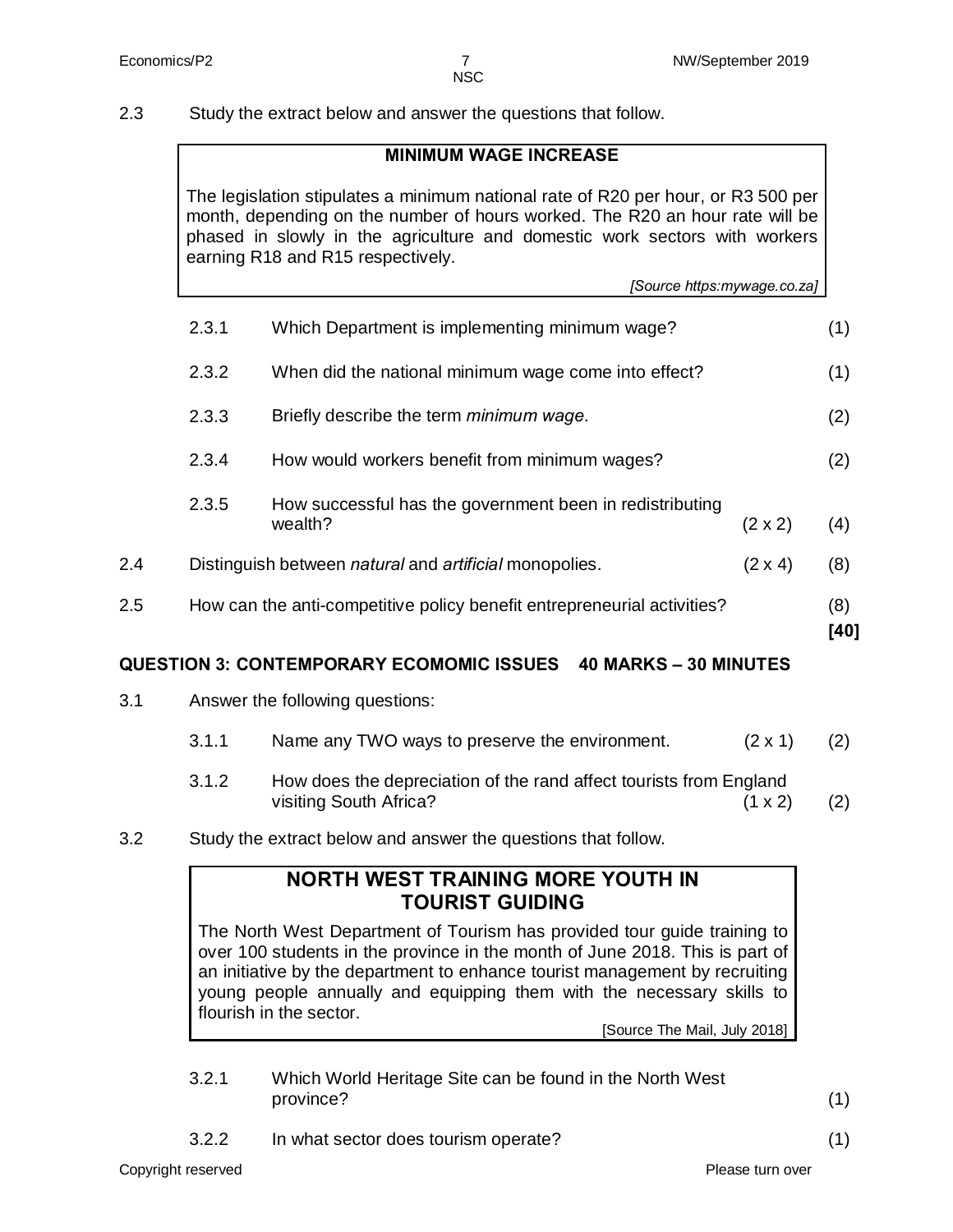**NSC** 

- 3.2.3 Briefly describe the term *tourism.* (2) 3.2.4 What could rural people do to attract tourists to their area? (2) 3.2.5 How could tourism benefit households? (2 x 2) (4)
- 3.3 Study the cartoon below and answer the questions that follow.



<sup>[</sup>Source: City Press, May 2018]

| 3.5 | successfully? | How can the business sector promote tourism in South Africa more               | (8)<br>40 |
|-----|---------------|--------------------------------------------------------------------------------|-----------|
| 3.4 |               | Differentiate between consumer price index and producer price index. (2 x 4)   | (8)       |
|     | 3.3.5         | How relevant is environmental sustainability to the economy?<br>$(2 \times 2)$ | (4)       |
|     | 3.3.4         | Explain ONE consequence of land pollution.                                     | (2)       |
|     | 3.3.3         | Briefly describe the term conservation.                                        | (2)       |
|     | 3.3.2         | Mention an international climate summit that was held since 2000.              | (1)       |
|     | 3.3.1         | Give any ONE major environmental problem.                                      | (1)       |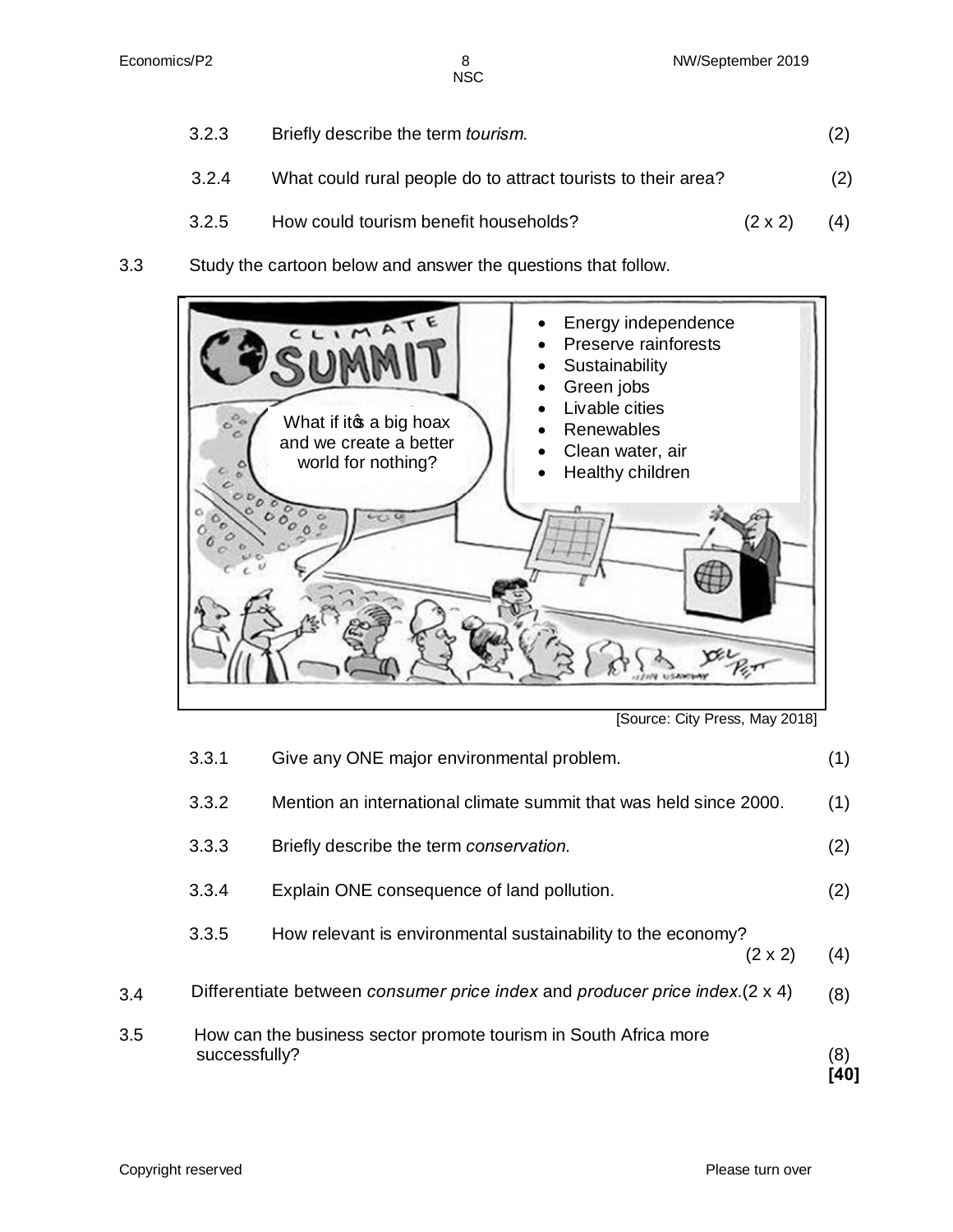#### **QUESTION 4: MICROECONOMICS AND CONTEMPORARY ECONOMIC ISSUES 40 MARKS – 30 MINUTES**

- 4.1 Answer the following questions:
	- 4.1.1 Name any TWO forms of transport infrastructure. (2 x 1) (2)
	- 4.1.2 How can a lack of information cause an entrepreneur to make the wrong decisions?  $(1 \times 2)$  (2)
- 4.2 Study the extract below and answer the questions that follow.

#### **ESKOM 20% HIKE REQUEST LIKE PUSHING WATER UPHILL**

Eskom says its liquidity was drastically affected by the below inflation tariff increase of 2,2% for the 2018 financial year. The tariff increase of 5,23% for this year, as proposed by Nersa, will further affect the liquidity of the company.

According to the chairperson, Eskom was pushing water uphill in asking for a 20% tariff hike. Tariffs are not necessarily the panacea wonder drug for all Eskom problems, however it pnot right to have an acrimonious relentless relationship with the energy regulator. [Source New Age, 31 January 2018]

| 4.2.1 | Why is ESKOM regarded as a price maker?                                                                         | (1) |
|-------|-----------------------------------------------------------------------------------------------------------------|-----|
| 4.2.2 | Who is the regulator for energy in South Africa?                                                                | (1) |
| 4.2.3 | Briefly describe the term imperfect market.                                                                     | (2) |
| 4.2.4 | Briefly discuss the nature of the product offered by Eskom.                                                     | (2) |
| 4.2.5 | Why, in contrast to a typical monopoly, does Eskom not realise a<br>profit over the long run?<br>$(2 \times 2)$ | (4) |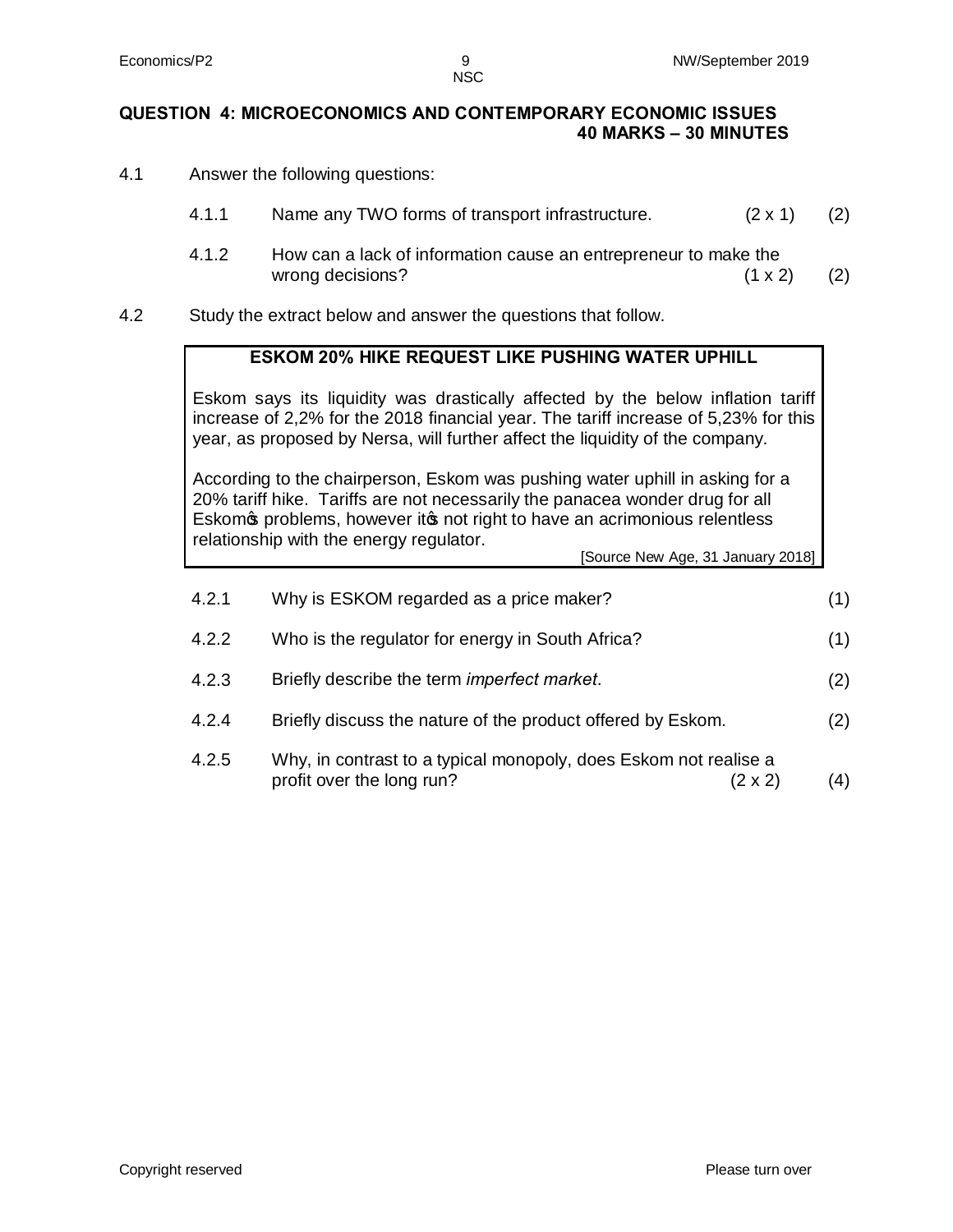4.3 Study the diagram below and answer the questions that follow.

|       | <b>Region of residence</b>                                                                                       | <b>Numbers</b>                                                        |  |
|-------|------------------------------------------------------------------------------------------------------------------|-----------------------------------------------------------------------|--|
|       | Europe                                                                                                           | 1 275 679                                                             |  |
|       | America                                                                                                          | 432 890                                                               |  |
|       | Asia and Australia                                                                                               | 420 666                                                               |  |
|       | <b>Africa and Middle East</b>                                                                                    | 6 184 319                                                             |  |
|       | Unspecified                                                                                                      | 25 800                                                                |  |
|       | <b>Grand total</b>                                                                                               | 8 339 354                                                             |  |
|       |                                                                                                                  | [Source South African Tourism Strategic Research Unit, 2018 November] |  |
| 4.3.1 | Give a reason why so many people from Africa and the Middle<br>East tour South Africa.                           |                                                                       |  |
|       |                                                                                                                  |                                                                       |  |
| 4.3.2 | What factor still inhibits foreign tourism?                                                                      |                                                                       |  |
| 4.3.3 | Briefly describe the term inbound tourist.                                                                       |                                                                       |  |
| 4.3.4 | Calculate the percentage of tourists from Europe visiting South<br>Africa.                                       |                                                                       |  |
| 4.3.5 | What can the communities do to prevent the large impact of<br>tourism on the environment?                        | $(2 \times 2)$                                                        |  |
|       | Discuss price formation of an individual firm under perfect competition with the<br>aid of a well-labeled graph. |                                                                       |  |
|       | How can the government use command and control measures successfully to<br>ensure environmental sustainability?  |                                                                       |  |
|       |                                                                                                                  | <b>TOTAL SECTION B:</b>                                               |  |